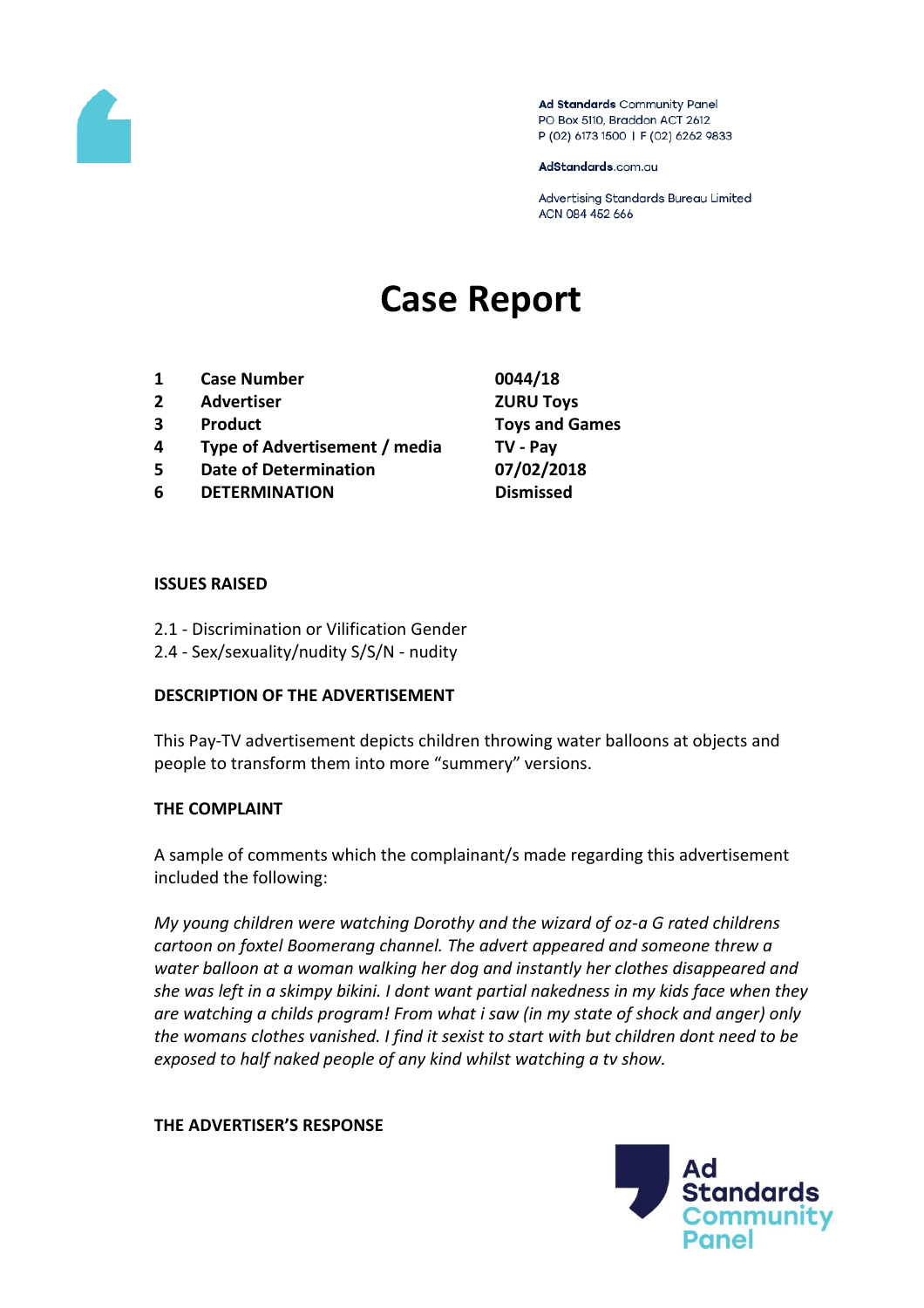

Comments which the advertiser made in response to the complainant/s regarding this advertisement include the following:

*This letter is in response to the above referenced complaint dated 25 January 2018. We believe the referenced television commercial fully complies with the Australian Association of National Advertisers (AANA) Code of Ethics, as well as the AANA Code for Advertising & Marketing Communications to Children, including without limitation Sections 2.1 and 2.4 of the Code of Ethics specifically mentioned in the Complaint.*

*The television commercial referenced in the Complaint represents a wholesome depiction of children, friends, family and neighbors engaging in typical summertime fun. The children are engaging in that age old summer activity of water balloon fights. The commercial was developed and used to coincide with the start of the Australian summer in promoting the ZURU Toy product Bunch O Balloons. The commercial shows children filling and throwing ZURU Bunch O Balloons product, including the following vignettes:*

*(1) A man exits a convertible with the top up wearing business attire and carrying a briefcase; he gets hit with a water balloon and with the resulting splash of water, the scene transforms to a lifeguard wearing swim shorts and carrying a life preserver with the top down on the convertible;*

*(2) A young woman is walking a dog and wearing jeans and a sleeveless summer shirt; she gets hit with a water balloon and with the resulting splash of water, the scene transforms to her wearing a halter top and shorts; and*

*(3) A man is watering his lawn wearing shorts and a t-shirt; he gets hit by a water balloon and with the resulting splash of water, the scene changes to him in a swimming suit.*

*You will note that contrary to the description in the Complaint about the woman walking her dog, the woman's clothes do not disappear leaving her in skimpy bikini. Her attire is simply transformed from one summer outfit (jeans and light shirt) to another summer outfit of shorts and a halter top, neither of which are skimpy or inappropriate for summer time wear. The Complaint also refers to exhibitions of halfnaked people and that only the woman's clothes vanished. In fact, the video shows people in summer attire (shorts, light shirts, swim suits) and does include scenes of both men and woman transforming from work dress/long pants to summer attire.*

*The advertisement displays basic summer fun time activities and clothing appropriate for those activities, particularly activities involving water. It does not violate either the Code of Ethics or the Code for Advertising & Marketing Communications to Children, including Sections 2.1 (discrimination or vilification – gender) and 2.4*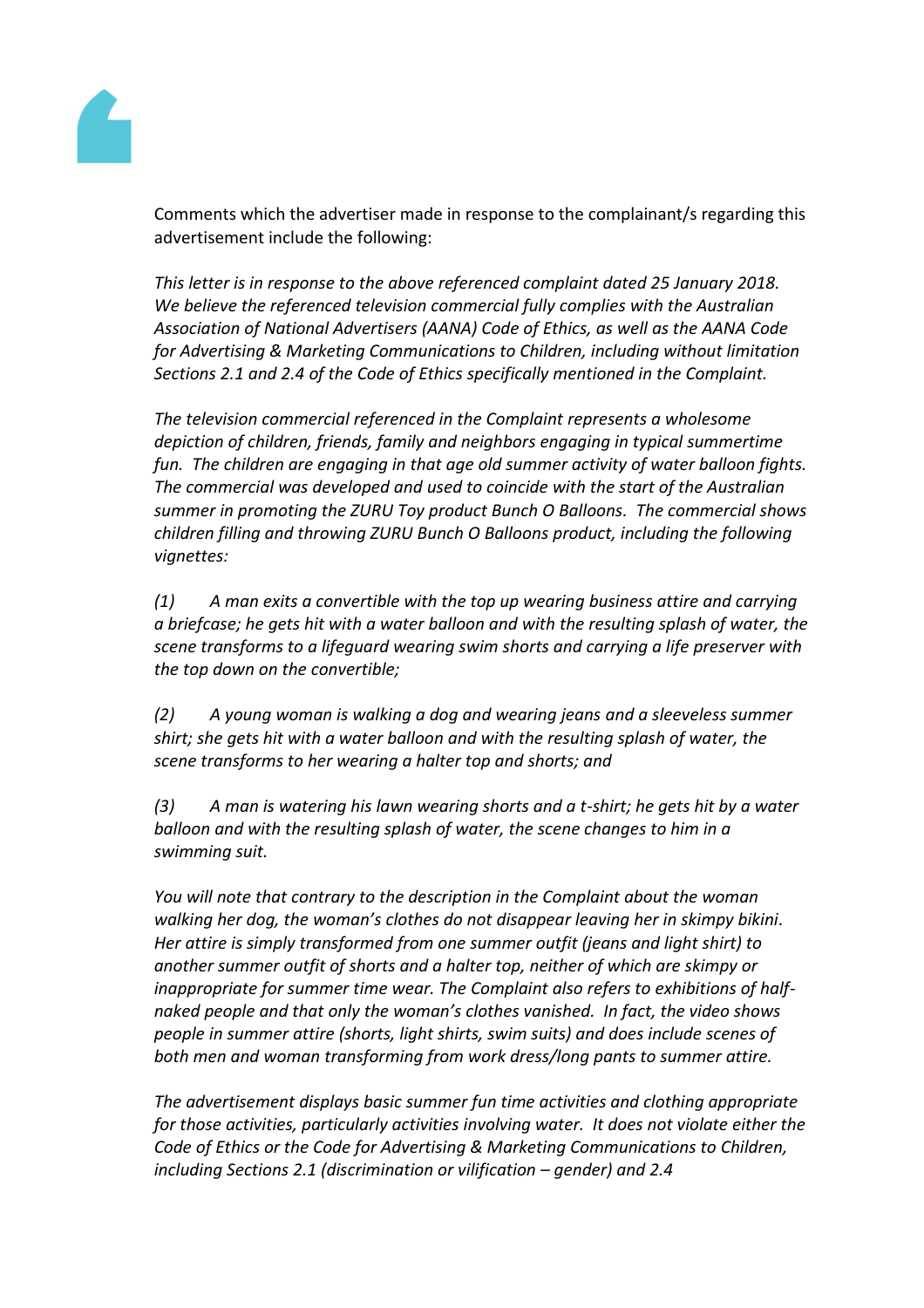

*(sex/sexuality/nudity). Section 2.1 prohibits advertising that portrays people in a way which discriminates against or vilifies a person on account of, among other things, gender. We do not believe the advertisement in any way discriminates or vilifies any person on the account of gender. The AANA Code of Ethics Practice Guide describes this Section as referencing behavior portraying unfair or less favorable treatment (discrimination) or behavior that humiliates, intimidates, incites hatred, contempt or ridicule (vilification). In no way does the commercial portray any of these behaviors – it portrays summertime fun. Likewise, Section 2.4 is not violated by our commercial. Section 2.4 applies to images of men, women and children that are, among other things, highly sexually suggestive, or including explicit sexual reference and inappropriate behavior or attire for the relevant audience. Our commercial portrays summertime fun and bathing suits, shorts and halter tops, all used appropriately and in the context of summer water balloon activities. While we disagree that the swim suits, shorts and tops shown in the video represent "scantily clad" women or men, we note your Guide to the Code of Ethics indicates that "advertisements which depict women or men scantily clad are generally acceptable, if relevant to the product." Again, our advertisements relates to water and water balloon, making swim suits and shorts very relevant. Also, while we note that the woman in our video is not wearing a bikini in the vignette, but rather shorts and a halter top, the AANA Guide states that images of women in bikinis are permitted.*

*Furthermore, as is the case with the above described Sections 2.1 and 2.4 of the Code of Ethics, we do not believe any other sections of the Code of Ethics or the Code for Marketing and Advertising Communications for Children are violated, including Section 2.2 (Sexual Appeal; Exploitative; Degrading) and Section 2.3 (Violence) of the Code of Ethics or Section 2.4 (Sexualisation), Section 2.5 (Safety) and Section 2.6 (Social Values) of the AANA Code for Marketing and Advertising Communications to Children. The advertisement depicts only harmless summertime fun, with all minors and adults depicted in appropriate summertime attire (shorts and swimsuits) and behaving consistent with social values, community standards and the norms of summertime activities.*

## **THE DETERMINATION**

The Advertising Standards Board (the "Board") considered whether this advertisement breaches Section 2 of the AANA Code of Ethics (the "Code").

The Board noted the complainant's concerns that the advertisement was sexist and contained partial nakedness.

The Board viewed the advertisement and noted the advertiser's response.

The Board considered whether the advertisement complied with Section 2.1 of the Code which requires that 'advertisements shall not portray or depict material in a way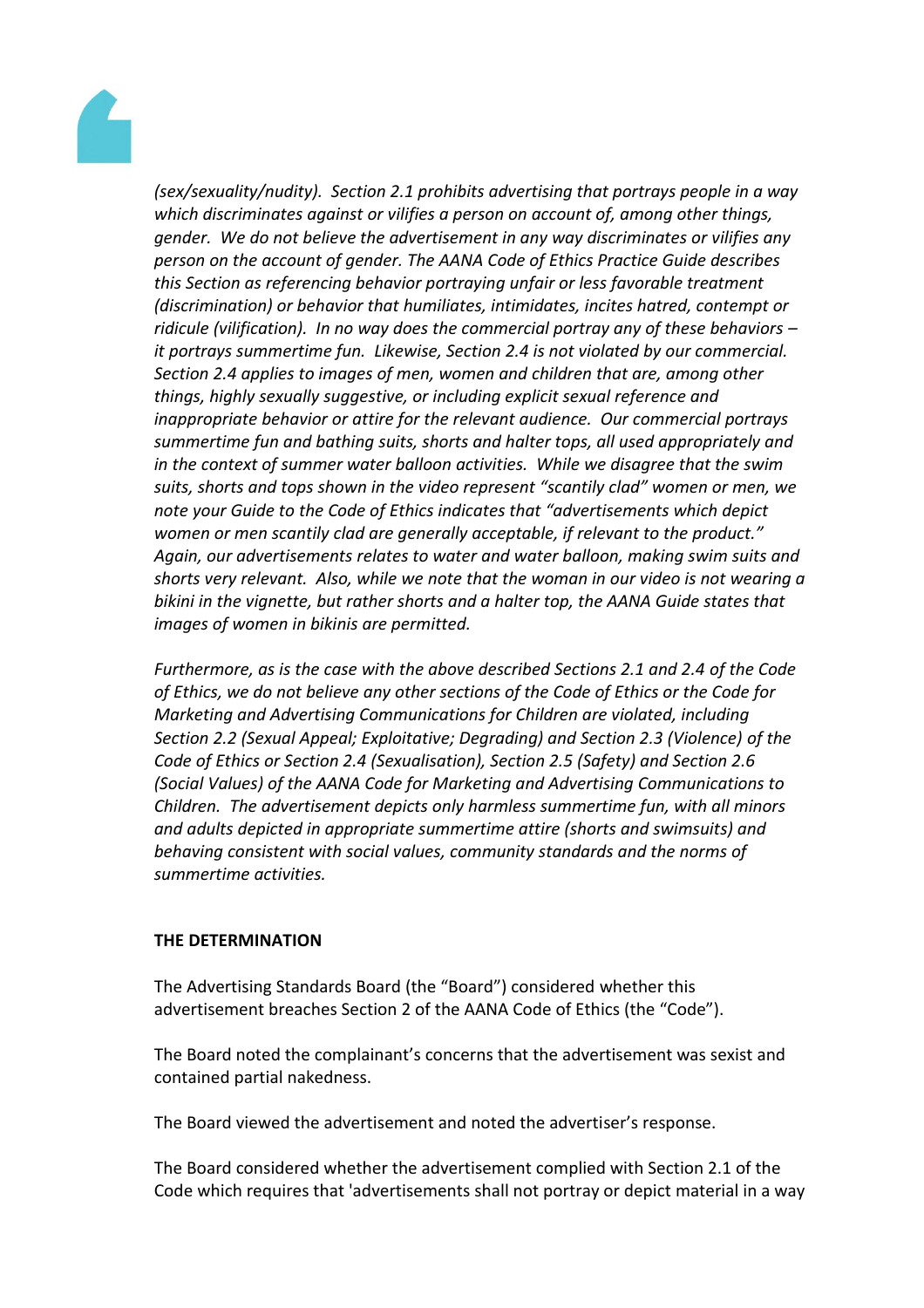

which discriminates against or vilifies a person or section of the community on account of race, ethnicity, nationality, gender, age, sexual preference, religion, disability, mental illness or political belief.'

The Board noted the Practice Note for this section of the Code provides the following definitions:

"Discrimination – unfair or less favourable treatment Vilification – humiliates, intimidates, incites hatred, contempt or ridicule"

The Board noted that this television advertisement depicts children throwing water balloons at objects and people to transform them into more "summery" versions: A girl walking her dog is hit by a balloon and is then depicted in shorts and a crop top and her dog is wearing a shark costume; a man in a suit getting into a white sedan is hit by a balloon and he is seen wearing board shorts standing in front of a red convertible; and a man watering his garden is hit by a balloon and he is shown in a speedo.

The Board noted the complainant's concern that only the woman in the advertisement has her clothes disappear and that this is sexist.

The Board considered that the girl in the advertisement was not the only person to be shown to have her outfit turned into something summer friendly, and that two men are also depicted in a similar manner.

The Board considered that the complainant's interpretation that the advertisement is sexist is unlikely and considered that this was not a depiction of material in a way which discriminates against or vilifies a person or section of the community on account of gender.

The Board determined that the advertisement did not breach Section 2.1 of the Code.

The Board considered whether the advertisement was in breach of Section 2.4 of the Code. Section 2.4 of the Code states: "Advertising or Marketing Communications shall treat sex, sexuality and nudity with sensitivity to the relevant audience".

The Board noted that this television advertisement was shown on children's Pay-TV channels and therefore the relevant audience for the advertisement was children.

The Board considered the complainant's concerns that the woman was shown losing her clothes and she was left in a skimpy bikini, and that this partial nudity was inappropriate for an advertisement directed at children.

The Board considered the young woman whose clothes disappear was then shown in shorts and a crop top, and that there was no nudity in the advertisement.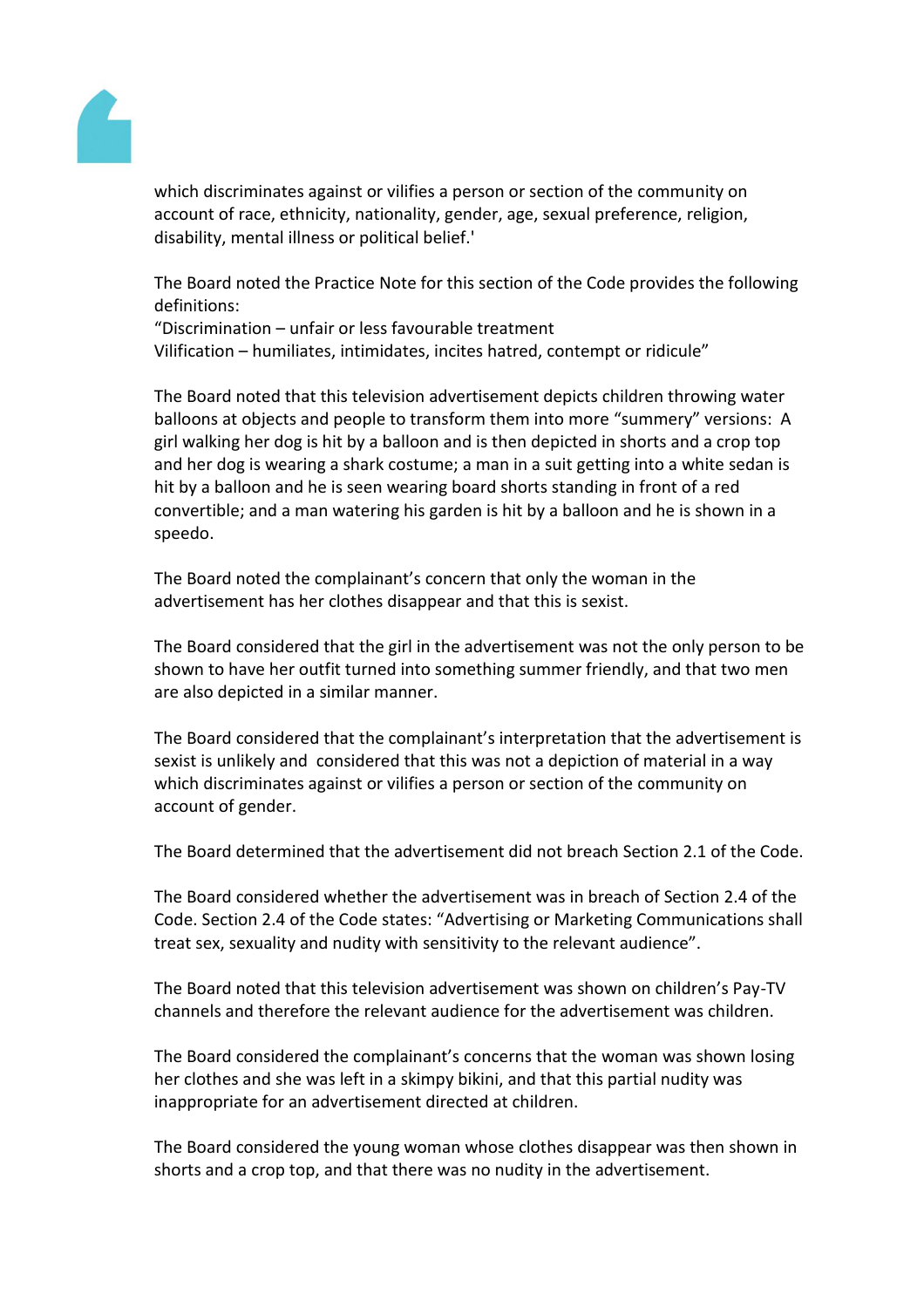

The Board considered that the overall tone of the advertisement was fun and innocent and that the advertisement did not contain any nudity.

The Board considered that the advertisement did treat sex, sexuality and nudity with sensitivity to the relevant audience.

The Board determined that the advertisement did not breach Section 2.4 of the Code.

Finding that the advertisement did not breach the Code on other grounds, the Board dismissed the complaint.